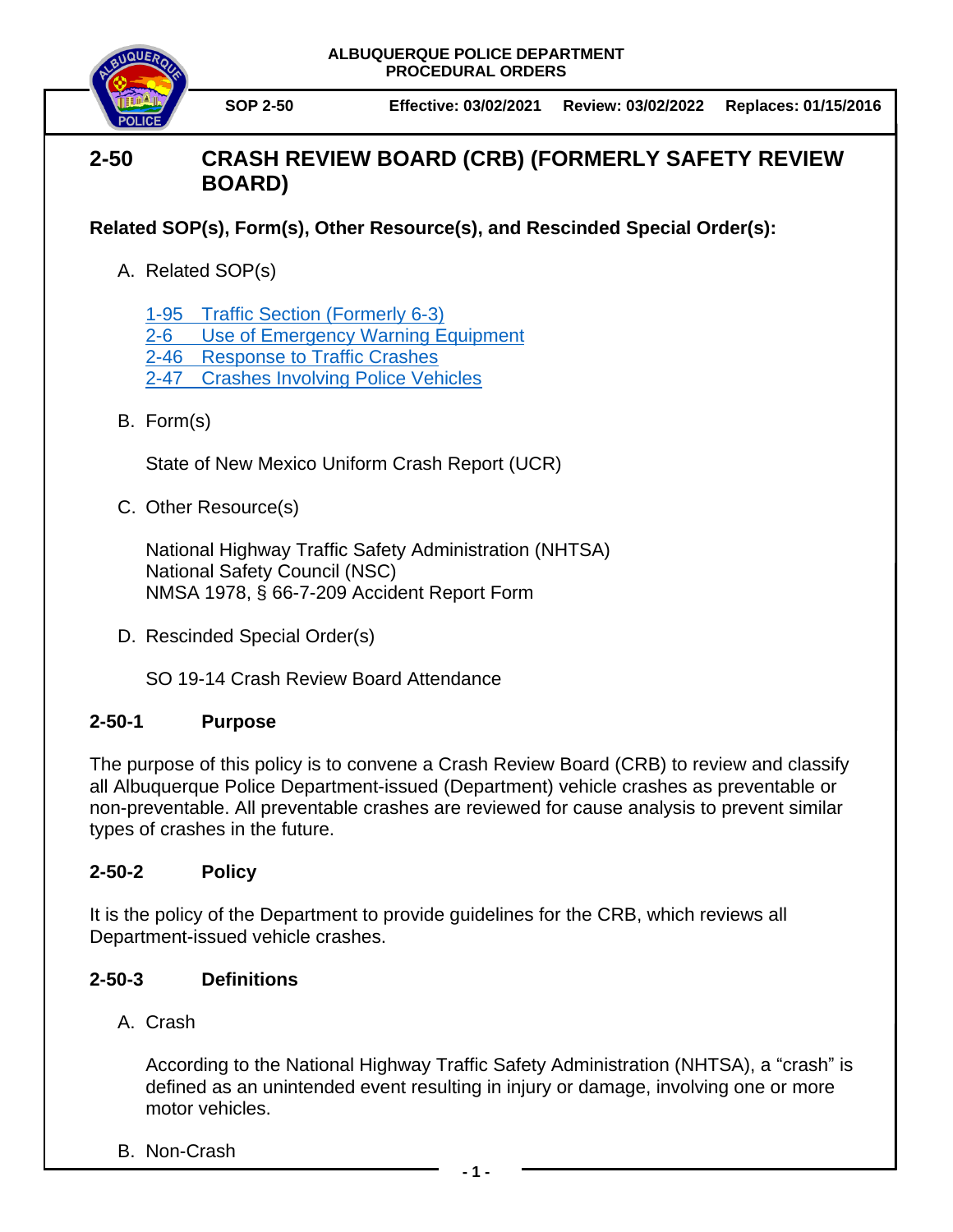



**SOP 2-50 Effective: 03/02/2021 Review: 03/02/2022 Replaces: 01/15/2016**

An accident that is caused by an intentional act is not a crash OR any unavoidable debris, under normal driving conditions, which strikes a motor vehicle likely to cause damage.

C. Non-Preventable Crash

The Department driver exercised every reasonable precaution to prevent the crash, including making due allowances for road conditions, weather, traffic, and errors or negligence of others, and the driver observed applicable Department policies, procedures, and training, including the use of appropriate defensive driving tactics.

D. Preventable Crash

The Department driver failed to exercise every reasonable precaution to prevent the crash, including making due allowances for road conditions, weather, traffic, errors and/or negligence of others, or the driver failed to observe applicable Department policies, procedures, or training, including the misuse of, or failure to use, appropriate defensive driving tactics.

#### **2-50-4 Rules**

- A. The CRB shall review all crashes involving Department-issued vehicles, except for crashes that result in a fatality or serious injury.
	- 1. Qualified Traffic Section personnel shall investigate crashes that result in a fatality or serious injury. The CRB shall not review fatal or serious injury crashes, consistent with SOP Traffic Section.
- B. Appointments to the CRB
	- 1. The CRB shall consist of:
		- a. Traffic Commander (chairperson);
		- b. Traffic Lieutenant;
		- c. Traffic Sergeant;
		- d. Traffic Officer;
		- e. One (1) Operations Review personnel, who shall review Department-issued vehicle crashes; and
		- f. Risk Management Safety Officer, who shall serve as an ex officio member providing technical assistance to the CRB (i.e., loss reduction and hazard elimination principles, and recognized practices and principles applicable to the crash review process).
	- 2. Appointment to the CRB shall be made each calendar year, as follows:
		- a. Traffic Commander (chairperson);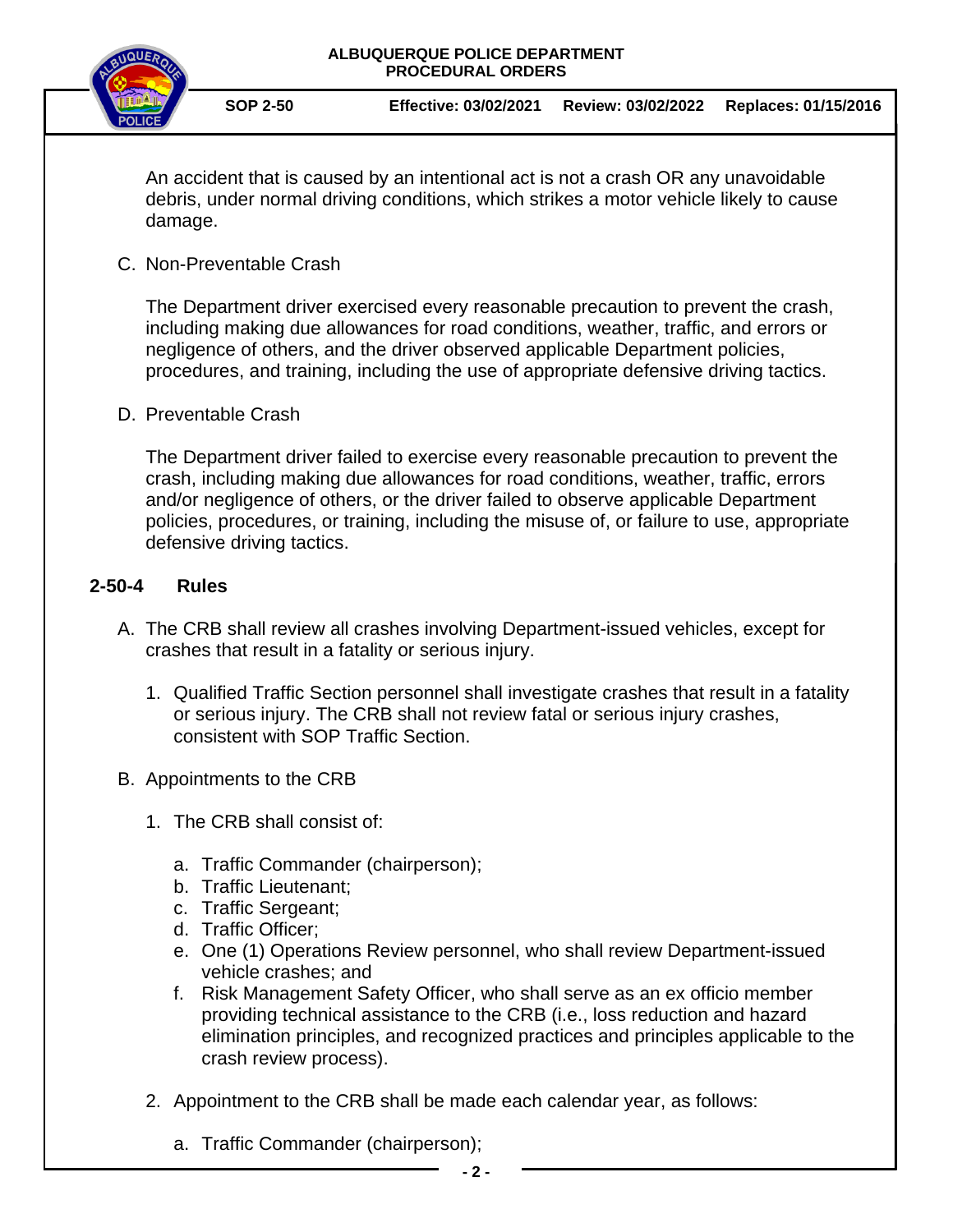#### **ALBUQUERQUE POLICE DEPARTMENT PROCEDURAL ORDERS**



**6**

**SOP 2-50 Effective: 03/02/2021 Review: 03/02/2022 Replaces: 01/15/2016**

- b. Traffic Lieutenant;
- c. Traffic Sergeant; and
- d. Traffic Officer.
- 3. Permanent Appointment
	- a. Risk Management Safety Officer
	- b. Operations Review personnel
- 4. Advisory Personnel
	- a. Internal Affairs Professional Standards (IAPS) Division (civilian personnel)
	- b. Traffic Administrative Assistant
- C. Reviewing Department-Issued Vehicle Crashes
	- 1. The CRB, when reviewing Department-issued vehicle crashes, shall:
		- a. Notify the affected Department personnel of their crash review appointment time via a Department Memorandum, which shall be posted in the Department's document management system;
			- i. Attendance by Department personnel is voluntary, and no overtime is authorized.
			- ii. If Department personnel attend, only the affected Department personnel shall be allowed to attend the CRB. No uninvolved personnel shall be allowed to attend the review.
			- iii. If Department personnel do not wish to attend, the facts and information shall be taken from the UCR. Photographs and video may be used.
			- iv. If the CRB determines it is necessary to speak with the affected Department personnel to make a determination regarding the crash, it shall have the authority to compel the Department personnel's attendance.
			- v. When Department personnel cannot appear at the scheduled CRB, due to court, services calls, scheduled training, or vacation, and the affected Department personnel wants to voluntarily appear before the CRB, the review shall be rescheduled until the following CRB meeting. This rescheduling shall occur at the request of the affected Department personnel. Only one continuance shall be allowed per crash.
		- b. Utilize the National Safety Council (NSC) guidelines for classifying preventable and non-preventable crashes; and
		- c. Review each Department-issued vehicle crash not resulting in a fatality or serious injury, and make a determination of whether the crash was preventable crash, non-preventable crash, or a non-crash.
			- i. The CRB shall serve in an advisory capacity, having no disciplinary authority; the Chief of Police, or their designee, has the authority and responsibility to discipline subordinates.
			- ii. CRB recommendations are limited to reducing the frequency, severity, and cost of Department-issued vehicle crashes.